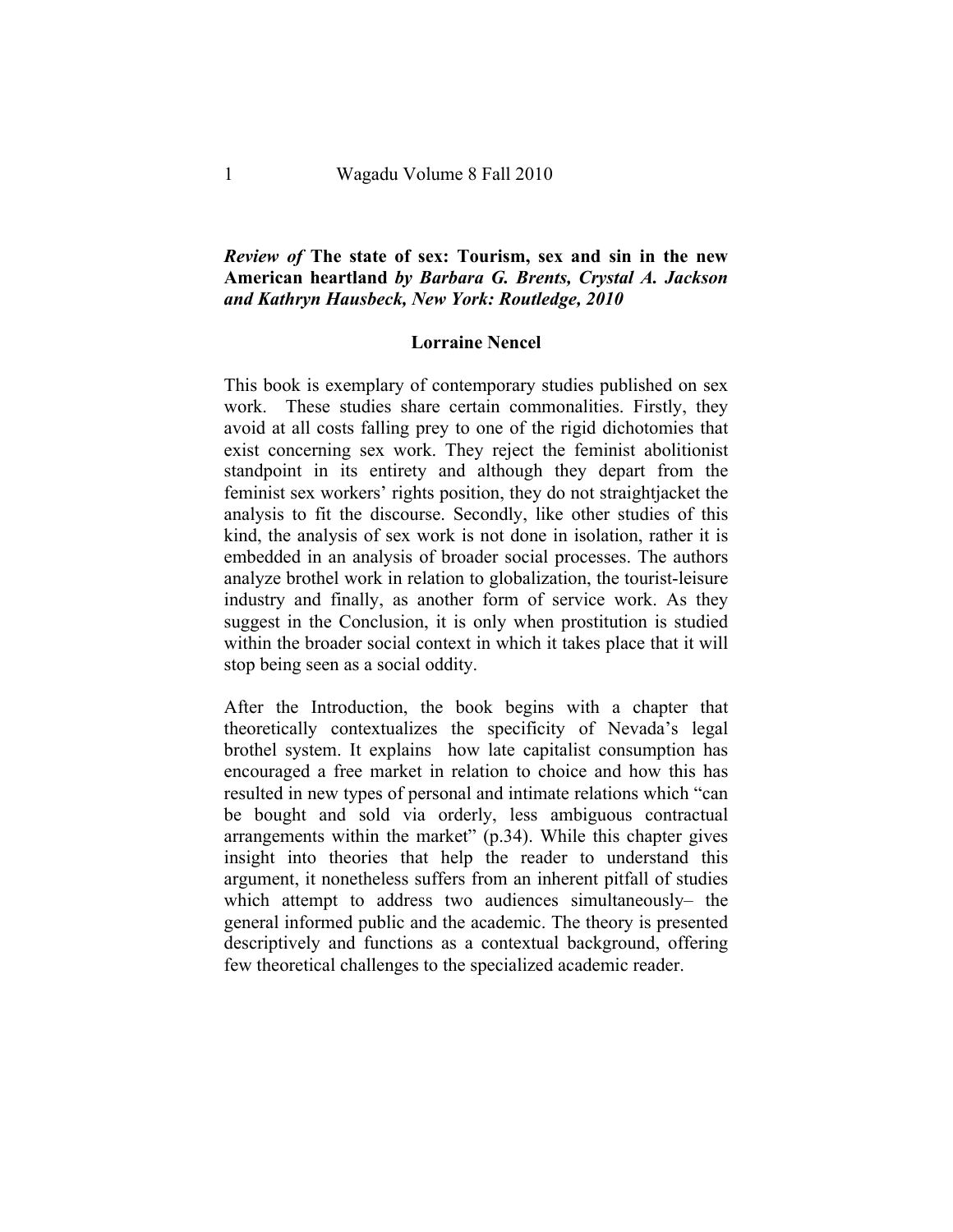## Demystifying Sex Work and Sex Workers *2*

The following chapter presents the history of legal prostitution in Nevada, and convincingly illustrates its incomparability to other locales. This chapter demonstrates how prostitution started in the mining towns and became the second largest tourist attraction, the first being gambling. It illustrates how brothels were integral to the development of the tourist industry and how this in turn, determined the legislation which eventually channeled all forms of sexual services into brothel work and confined it to suburban and rural areas. This last point is taken further in Chapter 4, in which the authors offer an in-depth portrayal of the contemporary brothel industry, describing in particular the differences between the rural and suburban brothels, the latter of which cater to higher class clientele and, until recently, the former predominantly to the lower middle class and working class. Particularly interesting is the authors' discussion of the shift in ownership from individuals – mostly women - to small business and corporate partnerships, which has a direct affect upon marketing strategies as well as the amount of capital that can be invested in the establishments. Even though this chapter offers interesting insights, it contains an overkill of description. Each setting is described in too much detail producing an inventory-like description which becomes tedious.

Chapter Five and Six zooms in on the women working in the brothels. Chapter Five sketches the paths that women take to end up in brothel work. Three different paths are discerned: [1] those who came directly from non-sexual jobs in the service industry; [2] those who came from the legal sex industries like erotic dance or adult film; [3] those who came from illegal prostitution. For three quarters of the women, labor market dynamics contributed to their choice to enter into sex work. The service industry, which is the only opportunity for employment for the majority of these women, offers no economic stability. Moreover, sex work pays better. Another contributing factor motivating women to enter the work is the nature of brothel work, as it is flexible, temporary, part-time and many women are independent contractors. Chapter Six, is one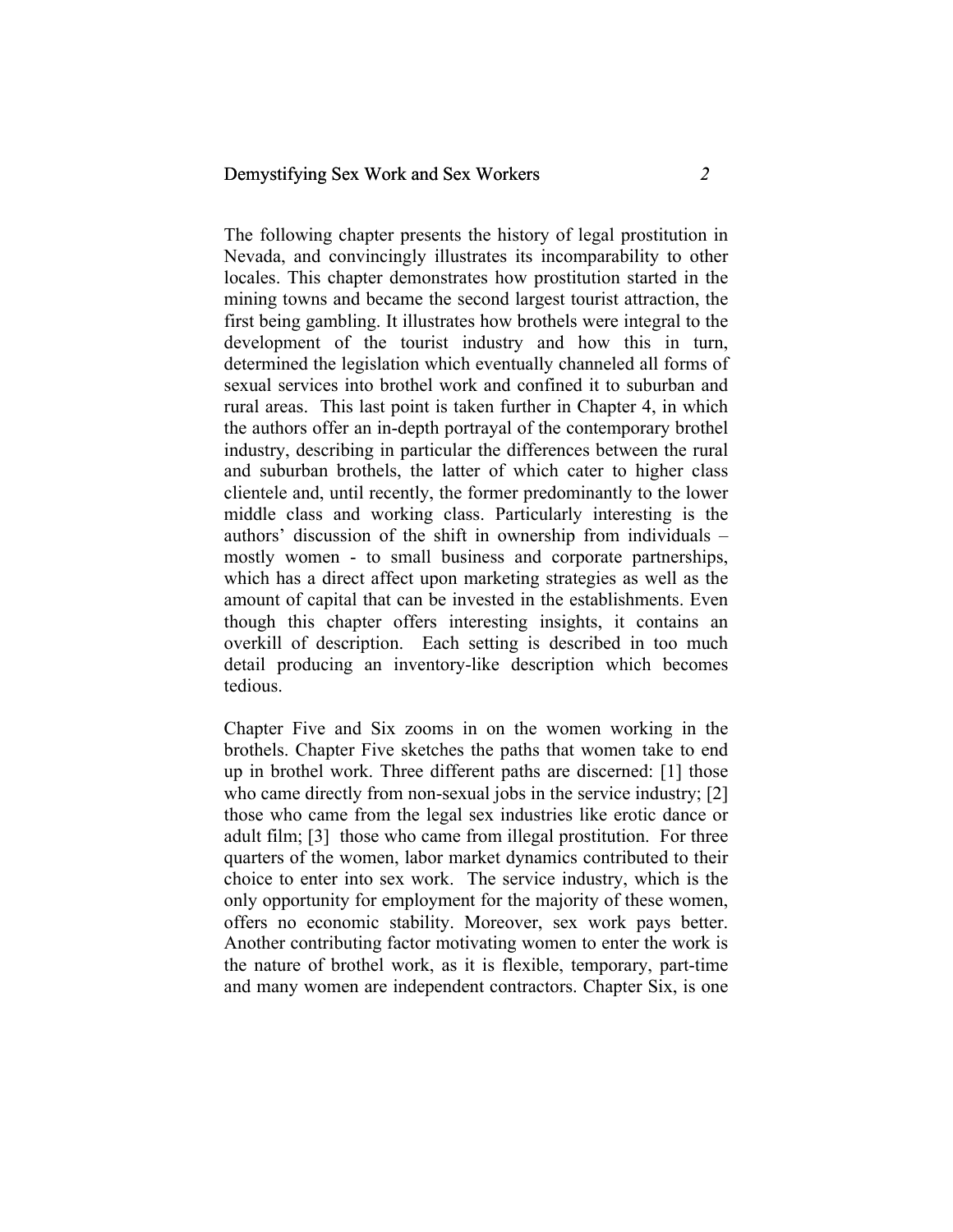of the strongest chapters of the book. It discusses how the women perceive their work, and links it to the notion of emotional labor. They distinguish three different ways sex work is performed, as physical, caring or holistic. It shows clearly that most women have virtually no problem with the work itself nor the fact that they separate their private identities from their work identities. Unlike some feminist theorists, who argue that such compartmentalization is inherently difficult, the authors note that it is the stigma of sex work that makes the work stressful and contributes to the women's negative feelings about their work. However, the chapter loses its strength because of authors' choice to use a conventional style of representation. Each aspect is introduced by a brief interpretative elaboration, followed by the presentation of slices of interviews or fraction of vignettes to support their interpretations. While this does illustrate the diversity encountered, and is commonly used to verify interpretations, it is too predictable and does not do justice to the abundant and rich information the authors collected over the years. A more ethnographic form of representation would have improved the chapter.

The authors are successful in presenting a study of prostitution within the context of different broader social processes; nonetheless, they are less successful in showing how gender, class, ethnicity are reproduced within this system, an assertion which is presented in various chapters of the book. This can be attributed to the book's highly descriptive nature. Description is essential in qualitative research. The trick is to encounter the balance between presenting pure description, presenting theoretical informed description, and finally, presenting description against an analysis of existing theories. Unfortunately, the authors do not go much further than a level of description that is occasionally theoretically informed. Thus, the reader only receives descriptive illustrations that hint that gender, sexuality and ethnicity are in motion in this context without linking these to contemporary gender theories. This would not only have increased the readability of the book (as well as shortening it to some extent) but it is also a missed